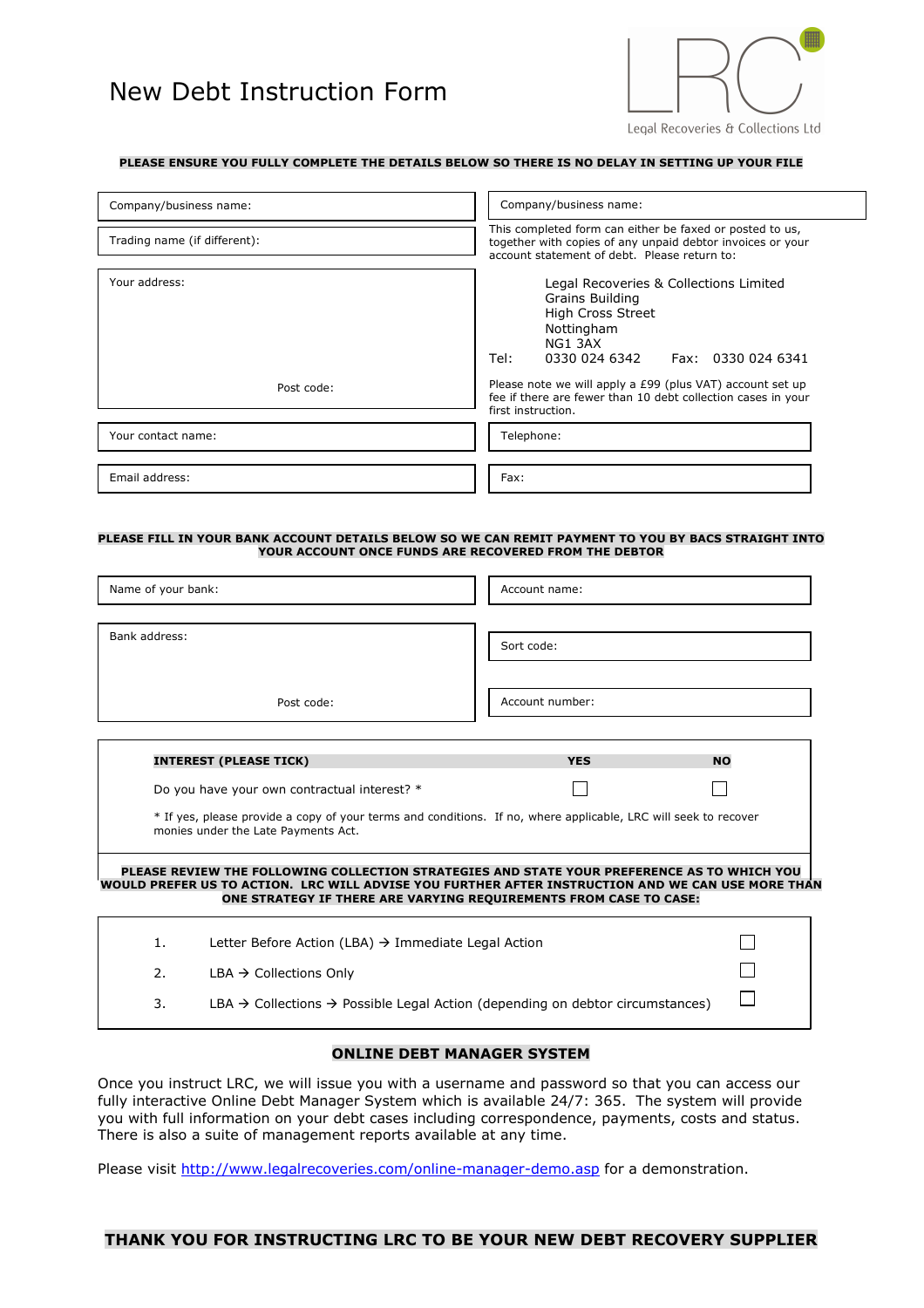

For money laundering purposes LRC are required by law to verify the identity of your organisation.

The information that we will need you to confirm is set our below and is dependant upon your trading status.

# **COMPANY/LLP**

Please provide details of the following:

- 1. Your organisation's full name as it appears on the certificate of incorporation.
- 2. Your organisation's registration number and registered office address.
- 3. Your trading name, if this differs from the registered name.
- 4. Your trading address, if this is different from your registered office address.
- 5. If your trading address is different from your registered office address, please provide a copy of a recent utility bill showing the trading address and the organisation's name.

# **FIRM/PARTNERSHIP**

Please provide details of the following:

- 1. Business letterhead showing your business trading name and address.
- 2. A copy of a recent utility bill addressed to the business.

We also require personal information for at least 2 partners of the business as follows:

- 3. Full name and residential address of partner.
- 4. A copy of a utility bill which verifies partners residential address.

### **SOLE TRADER**

Please provide details of the following:

- 1. Business letterhead showing your business trading name and address.
- 2. A copy of a recent utility bill addressed to the business.

We also require 2 separate forms of identification in order to comply with the requirements of the law:

- 3. Documentary evidence of your personal identity, e.g. passport/photo driving licence.
- 4. Documentary evidence of your home address e.g. copy of a recent utility bill or council tax demand

Other than sending out the initial Letter Before Action to your debtor(s), we cannot undertake any work for you until we have the required information so please ensure you return this to us as soon as possible. If you are having difficulties in obtaining this information, please let us know.

### **THANK YOU FOR INSTRUCTING LRC TO BE YOUR NEW DEBT RECOVERY SUPPLIER**